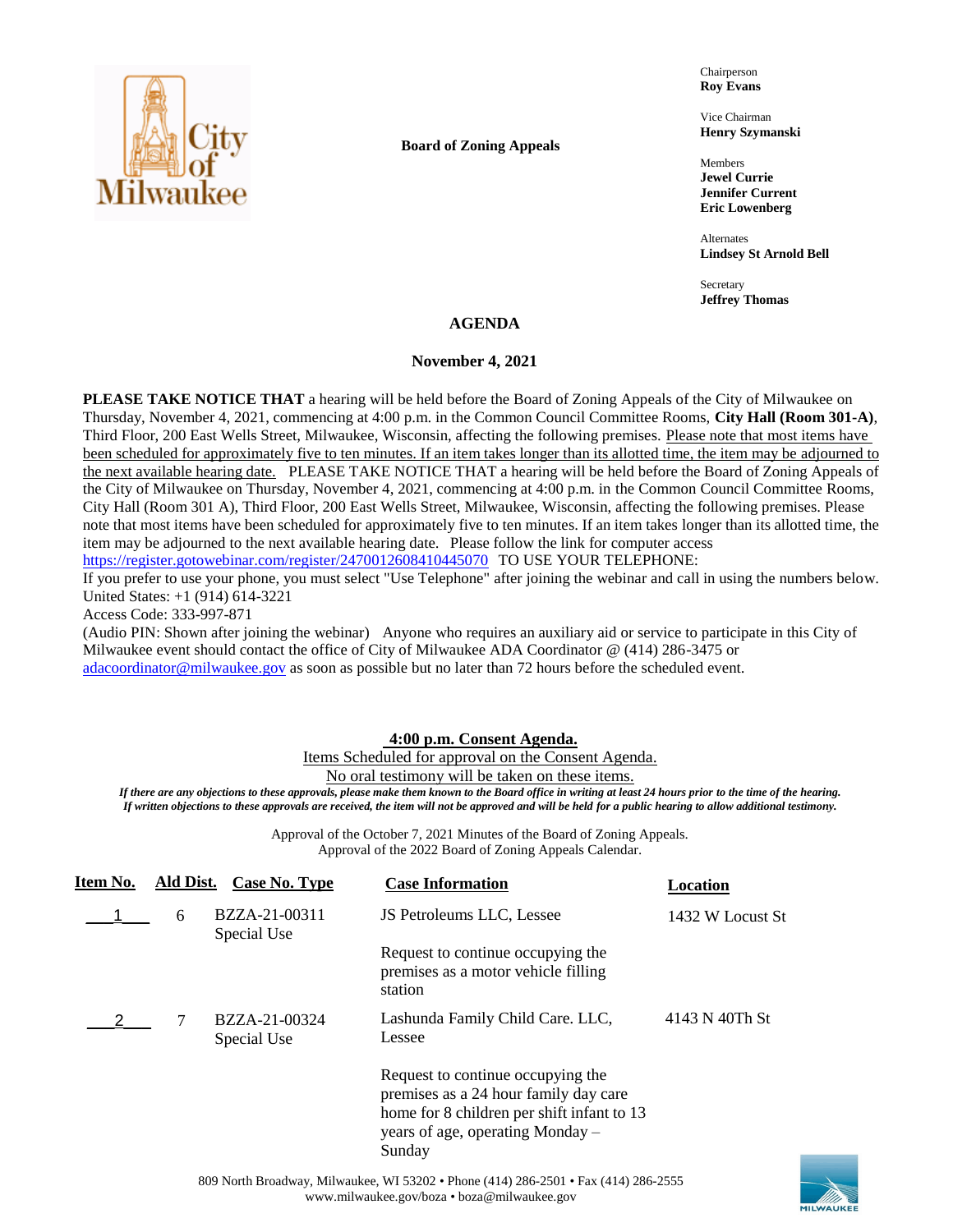|  | Board of Zoning Appeals, Hearing on Thursday, November 4, 2021 |
|--|----------------------------------------------------------------|
|  |                                                                |

|  | Item No. Ald Dist. Case No. Type | <b>Case Information</b> | Location |
|--|----------------------------------|-------------------------|----------|
|  |                                  |                         |          |

**4:00 p.m. Consent Agenda (continued)**

Items Scheduled for approval on the Consent Agenda.

No oral testimony will be taken on these items.

*If there are any objections to these approvals, please make them known to the Board office in writing at least 24 hours prior to the time of the hearing. If written objections to these approvals are received, the item will not be approved and will be held for a public hearing to allow additional testimony.*

| 3 | 9  | BZZA-21-00303<br>Special Use                 | Flyers Energy, LLC, Lessee<br>Request to continue occupying the<br>premises as a motor vehicle filling<br>station                                                                                                        | 9110 N 107Th St    |
|---|----|----------------------------------------------|--------------------------------------------------------------------------------------------------------------------------------------------------------------------------------------------------------------------------|--------------------|
| 4 | 12 | BZZA-21-00325<br>Special Use                 | 1RA Iglesia Pentcostal Camino Al Cielo<br>Corp., Lessee<br>Request to continue occupying the<br>premises as a religious assembly hall<br>(this is a new operator)                                                        | 1834 W Lincoln Av  |
| 5 | 14 | BZZA-21-00278<br>Special Use                 | Lighthouse Youth Center, Inc.,<br>Property Owner<br>Request to continue occupying the<br>premises as a community center                                                                                                  | 1132 W Oklahoma Av |
| 6 | 14 | BZZA-21-00304<br><b>Dimensional Variance</b> | Eugene and Kristina Trotter, Property<br>Owner<br>Request to allow a 6 ft. fence along the<br>side street that does not meet the<br>minimum required setback                                                             | 800 E Lincoln Av   |
| 7 | 15 | BZZA-21-00263<br>Special Use                 | Motlani Unlimited Corporation DBA<br>Fast Lube USA, Property Owner<br>Request to continue occupying a portion<br>of the premises as a light motor vehicle<br>repair facility without the minimum<br>required landscaping | 1900 W North Av    |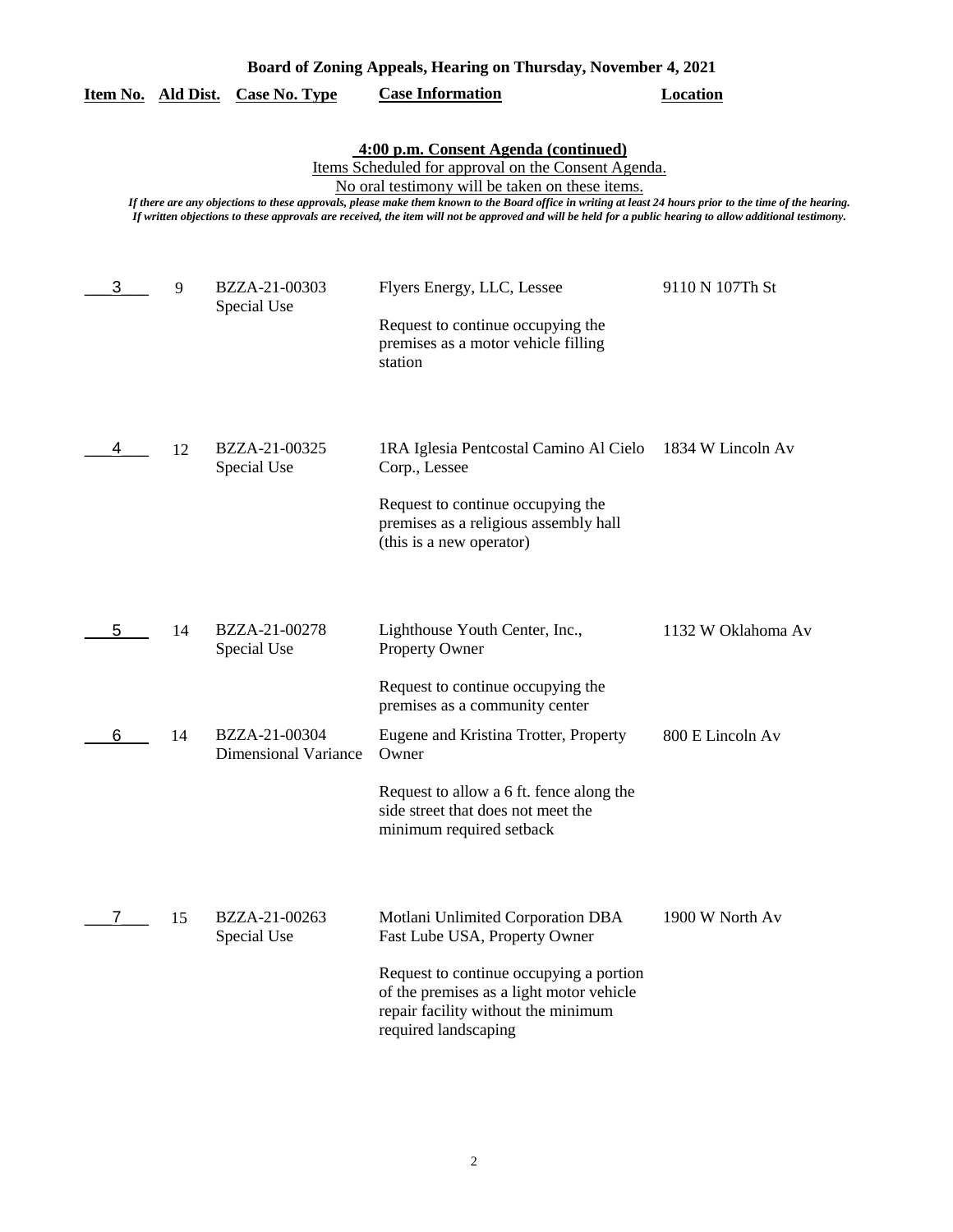|  | Board of Zoning Appeals, Hearing on Thursday, November 4, 2021 |
|--|----------------------------------------------------------------|
|  |                                                                |

|  |  | Item No. Ald Dist. Case No. Type | <b>Case Information</b> | Location |
|--|--|----------------------------------|-------------------------|----------|
|--|--|----------------------------------|-------------------------|----------|

**4:00 p.m. Consent Agenda (continued)**

Items Scheduled for approval on the Consent Agenda.

No oral testimony will be taken on these items.

*If there are any objections to these approvals, please make them known to the Board office in writing at least 24 hours prior to the time of the hearing. If written objections to these approvals are received, the item will not be approved and will be held for a public hearing to allow additional testimony.*

| 8  | 1 | BZZA-21-00209<br>Special Use | M & M S Playhouse, LLC, Lessee                                                                                                                                                                                                                                                           | 5244 N 35Th St          |
|----|---|------------------------------|------------------------------------------------------------------------------------------------------------------------------------------------------------------------------------------------------------------------------------------------------------------------------------------|-------------------------|
|    |   |                              | Request to increase the age of children<br>from infant - 12 years of age to<br>infant - 13, decrease the number of<br>children per shift from 40 to 24, and<br>continue occupying the premises as a<br>day care center operating 24 hours<br>Monday - Sunday (this is a new<br>operator) |                         |
| 9  | 1 | BZZA-21-00296                | U.S. Bank, Property Owner                                                                                                                                                                                                                                                                | 3720 W Villard Av       |
|    |   | Special Use                  | Request to add an ATM to the existing<br>non-restaurant drive-through facility<br>(bank drive-through)                                                                                                                                                                                   |                         |
| 10 | 1 | BZZA-21-00300<br>Special Use | Silver Spring Petro Mart BP, Inc.,<br>Lessee                                                                                                                                                                                                                                             | 3606 W Silver Spring Dr |
|    |   |                              | Request to occupy the premises as a<br>24-hour motor vehicle filling station and<br>convenience store (permitted)                                                                                                                                                                        |                         |
| 11 | 2 | BZZA-21-00312<br>Special Use | Amazing Grace Child Care Center, LLC,<br><b>Property Owner</b>                                                                                                                                                                                                                           | 10050 W Appleton Av     |
|    |   |                              | Request to decrease the hours and days<br>of operation from 24 hours<br>Sunday - Saturday to 6:00 a.m. - 6:00<br>p.m. Monday – Friday, and continue<br>occupying the premises as a day care<br>center for 50 children per shift infant - 12<br>years of age                              |                         |
| 12 | 2 | BZZA-21-00327<br>Special Use | Huntington National Bank, Other                                                                                                                                                                                                                                                          | 4110 N 76Th St          |
|    |   |                              | Request to continue occupying the<br>premises as a bank (permitted) with a<br>drive-through facility (this is a new<br>operator)                                                                                                                                                         |                         |

3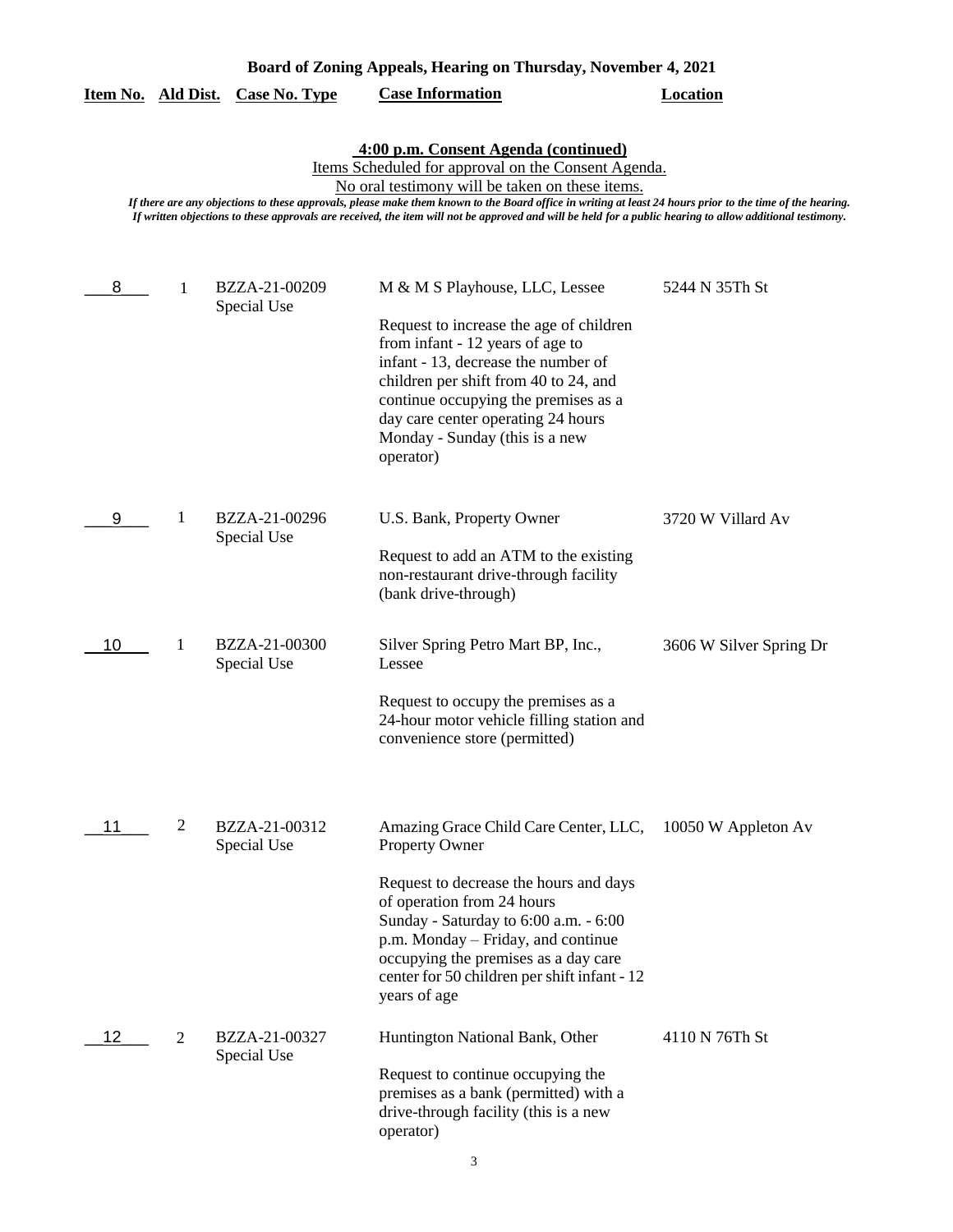# **Item No. Ald Dist. Case No. Type Case Information Location**

### **4:15 p.m. Public Hearings.**

Please note that each item scheduled for a public hearing has been scheduled for approximately five to ten minutes. If an item takes longer than its allotted time, the item may be adjourned to the next available hearing date.

| 13 | 5 | BZZA-21-00119<br>Special Use,<br><b>Dimensional Variance</b> | Untouchable Auto & Diesel, LLC,<br>Lessee                                                                                                                                                                                                                       | 11920 W Carmen Av          |
|----|---|--------------------------------------------------------------|-----------------------------------------------------------------------------------------------------------------------------------------------------------------------------------------------------------------------------------------------------------------|----------------------------|
|    |   |                                                              | Request to continue occupying the<br>premises as a heavy motor vehicle repair<br>facility and outdoor salvage operation<br>that does not have the required buffer for<br>parking and has a parking area that is<br>paved with an unapproved surface<br>material |                            |
| 14 | 5 | BZZA-21-00328<br>Use Variance                                | Materion Advanced Chemicals, Inc.,<br>Lessee                                                                                                                                                                                                                    | 12255 W Carmen Av          |
|    |   |                                                              | Request to occupy the premises as an<br>intense manufacturing and a hazardous<br>materials storage facility                                                                                                                                                     |                            |
| 15 | 6 | BZZA-21-00306<br><b>Dimensional Variance</b>                 | Pete's Fruit Market, Lessee<br>Request to allow interior alterations to<br>the existing general retail establishment<br>(permitted) that will result in the<br>building not meeting the minimum<br>required glazing                                             | 2323 N Martin L King Jr Dr |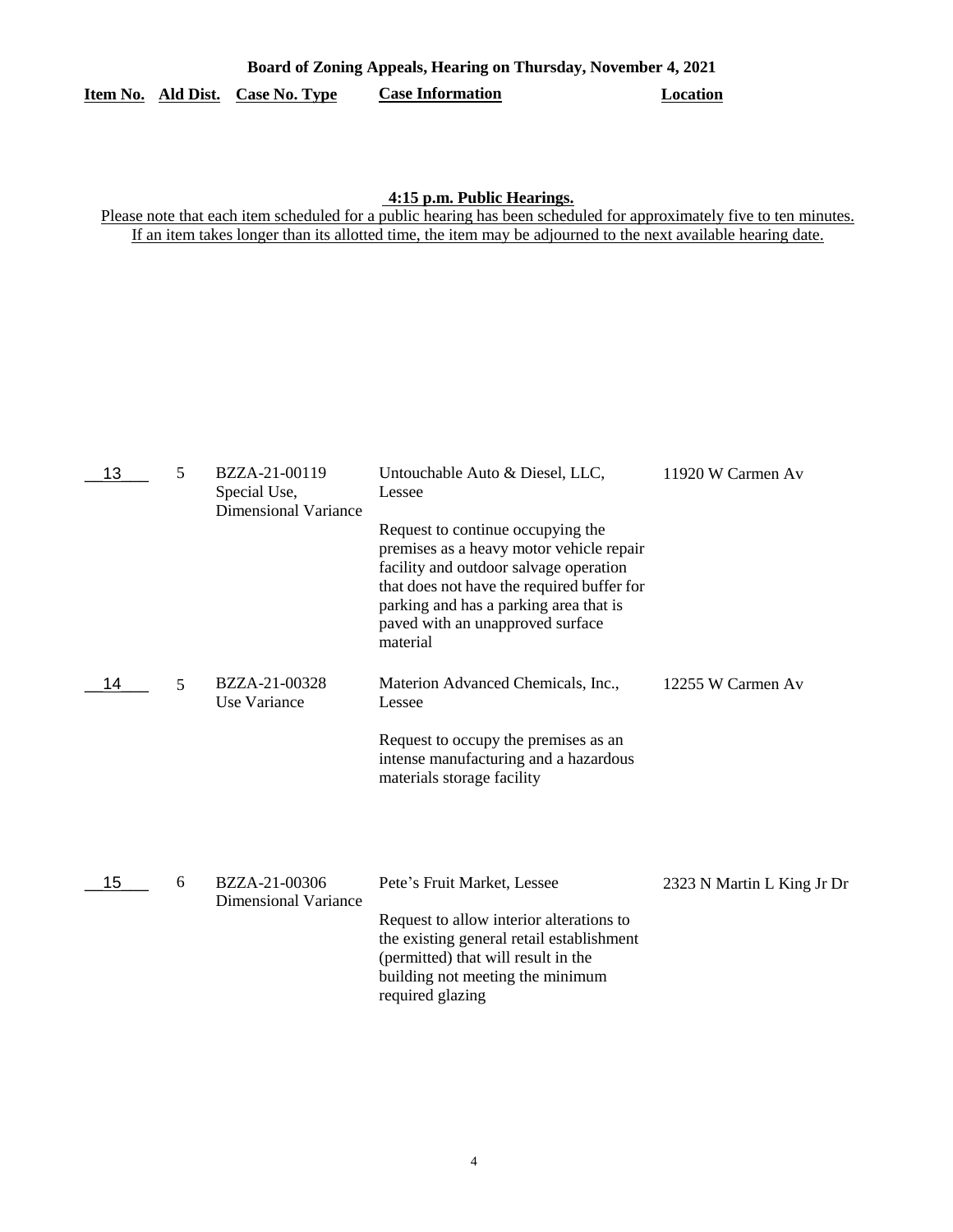| Board of Zoning Appeals, Hearing on Thursday, November 4, 2021 |  |
|----------------------------------------------------------------|--|
|                                                                |  |

# **Item No. Ald Dist. Case No. Type Case Information Location**

# **4:15 p.m. Public Hearings (continued)**

Please note that each item scheduled for a public hearing has been scheduled for approximately five to ten minutes. If an item takes longer than its allotted time, the item may be adjourned to the next available hearing date.

| - 16 | 10 | BZZA-21-00214<br>Dimensional Variance | Wendy Montes De Oca, Property Owner 609 S 61St St                                                                                                        |  |
|------|----|---------------------------------------|----------------------------------------------------------------------------------------------------------------------------------------------------------|--|
|      |    |                                       | Request to allow a fence in the rear yard<br>that exceeds the maximum allowed<br>height, and a decorative gate that<br>exceeds the maximum allowed width |  |

## **5:00 p.m. Public Hearings.**

Please note that each item scheduled for a public hearing has been scheduled for approximately five to ten minutes. If an item takes longer than its allotted time, the item may be adjourned to the next available hearing date.

| 17 | 11 | BZZA-21-00277<br><b>Dimensional Variance</b> | Elizabeth Grade and Conrad Canfield,<br>Property Owner                                                                                                                                                                                                                                                                | 2877 S 46Th St          |
|----|----|----------------------------------------------|-----------------------------------------------------------------------------------------------------------------------------------------------------------------------------------------------------------------------------------------------------------------------------------------------------------------------|-------------------------|
|    |    |                                              | Request to allow a fence in the side yard<br>and rear yard that exceeds the maximum<br>allowed height                                                                                                                                                                                                                 |                         |
| 18 | 11 | BZZA-21-00290<br><b>Dimensional Variance</b> | Milwaukee Public Schools, Property<br>Owner                                                                                                                                                                                                                                                                           | 6506 W Warnimont Av     |
|    |    |                                              | Request to allow a freestanding sign that<br>exceeds the maximum allowed display<br>area and number of signs                                                                                                                                                                                                          |                         |
| 19 | 12 | BZZA-21-00262<br>Special Use                 | The Universal Church, Lessee                                                                                                                                                                                                                                                                                          | 923 S Cesar E Chavez Dr |
|    |    |                                              | Request to occupy the premises as a<br>religious assembly hall without the<br>minimum required number of parking<br>spaces                                                                                                                                                                                            |                         |
| 20 | 12 | BZZA-21-00269<br>Special Use                 | Guarding Your Angels, Inc., Lessee                                                                                                                                                                                                                                                                                    | 1436 W Mitchell St      |
|    |    |                                              | Request to increase the number of<br>children per shift from 93 to 112<br>children, decrease the hours of operation<br>from $5:30$ a.m. - midnight to $5:30$ a.m. to<br>6:00 p.m., and continue occupying the<br>premises as a day care center for children<br>infant - 12 years of age, operating<br>Monday - Friday |                         |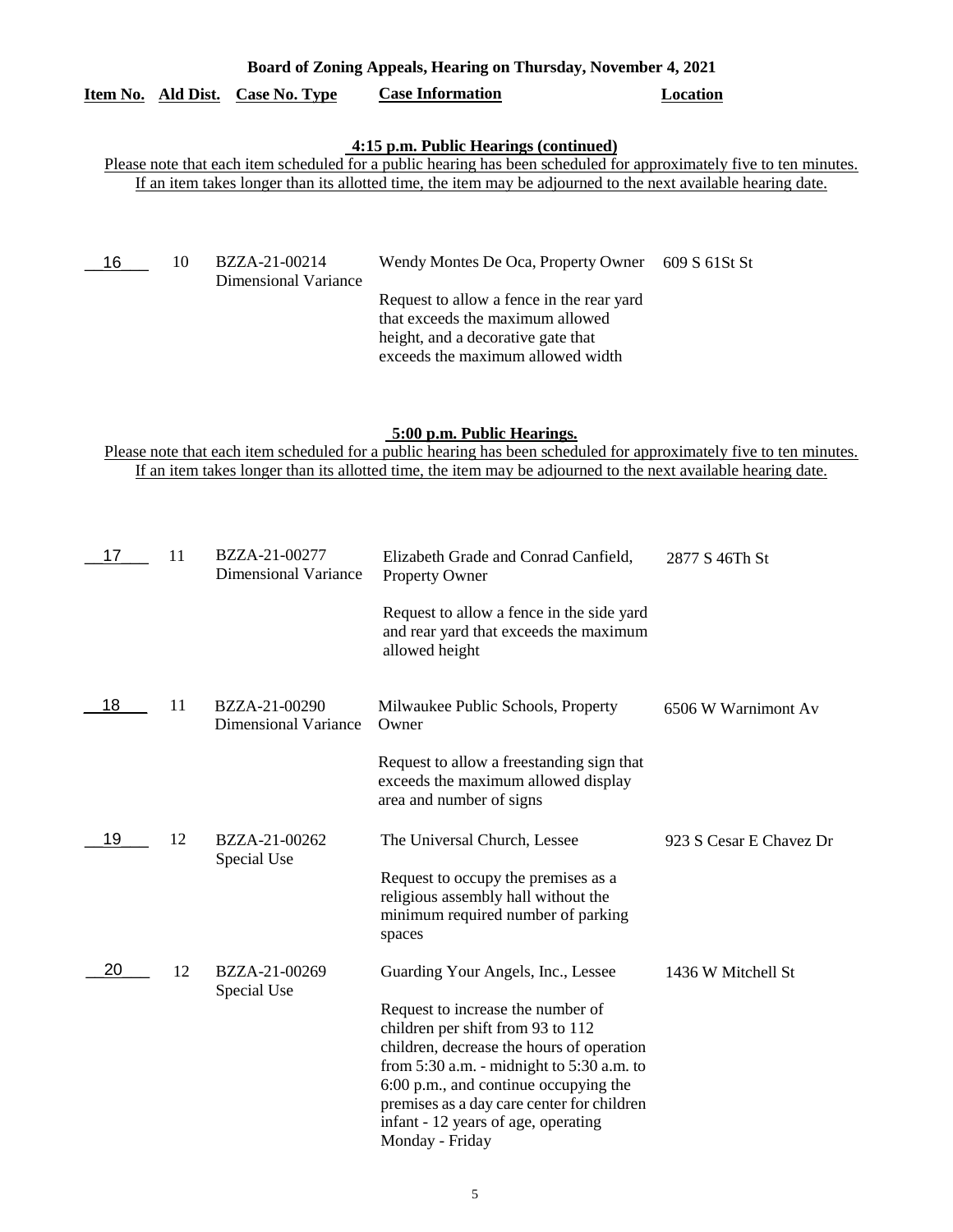| Board of Zoning Appeals, Hearing on Thursday, November 4, 2021 |                                                                                                                                                                                                                                                                    |                                              |                                                                                                                                                                                                                                                                               |                   |  |
|----------------------------------------------------------------|--------------------------------------------------------------------------------------------------------------------------------------------------------------------------------------------------------------------------------------------------------------------|----------------------------------------------|-------------------------------------------------------------------------------------------------------------------------------------------------------------------------------------------------------------------------------------------------------------------------------|-------------------|--|
|                                                                |                                                                                                                                                                                                                                                                    | Item No. Ald Dist. Case No. Type             | <b>Case Information</b>                                                                                                                                                                                                                                                       | <b>Location</b>   |  |
|                                                                |                                                                                                                                                                                                                                                                    |                                              | 5:00 p.m. Public Hearings (continued)<br>Please note that each item scheduled for a public hearing has been scheduled for approximately five to ten minutes.<br>If an item takes longer than its allotted time, the item may be adjourned to the next available hearing date. |                   |  |
| 21                                                             | 12                                                                                                                                                                                                                                                                 | BZZA-21-00307<br>Special Use                 | Chill and Puff Hookah Lounge, LLC,<br><b>Lessee</b><br>Request to occupy the premises as an<br>assembly hall                                                                                                                                                                  | 111 E Mitchell St |  |
|                                                                | 5:45 p.m. Public Hearings.<br>Please note that each item scheduled for a public hearing has been scheduled for approximately five to ten minutes.<br>If an item takes longer than its allotted time, the item may be adjourned to the next available hearing date. |                                              |                                                                                                                                                                                                                                                                               |                   |  |
| 22                                                             | 13                                                                                                                                                                                                                                                                 | BZZA-21-00195<br>Special Use                 | Lyft, Inc., Lessee<br>Request to continue occupying the<br>premises as a light motor vehicle rental<br>facility                                                                                                                                                               | 550 W Grange Av   |  |
| 23                                                             | 13                                                                                                                                                                                                                                                                 | BZZA-21-00251<br>Special Use                 | Midwest Car Corporation, Property<br>Owner<br>Request to occupy the premises as a light<br>motor vehicle outdoor storage facility<br>(permitted), repair facility, and car wash                                                                                               | 5934 S Howell Av  |  |
| 24                                                             | 13                                                                                                                                                                                                                                                                 | BZZA-21-00329<br><b>Dimensional Variance</b> | Automax, LLC DBA Byrider, Lessee<br>Request to allow a freestanding sign that<br>exceeds the maximum allowed display<br>area and height                                                                                                                                       | 4810 S 27Th St    |  |
| 25                                                             | 14                                                                                                                                                                                                                                                                 | BZZA-21-00250<br><b>Dimensional Variance</b> | UW Credit Union, Property Owner<br>Request to construct a new financial<br>institution (permitted) that exceeds the<br>maximum allowed side street setback                                                                                                                    | 115 W Oklahoma Av |  |
| 26                                                             | 15                                                                                                                                                                                                                                                                 | BZZA-21-00221<br>Special Use                 | Raceway on Lisbon, LLC, Lessee<br>Request to continue occupying the<br>premises as a light motor vehicle sales<br>facility (this is a new operator)                                                                                                                           | 3230 W Lisbon Av  |  |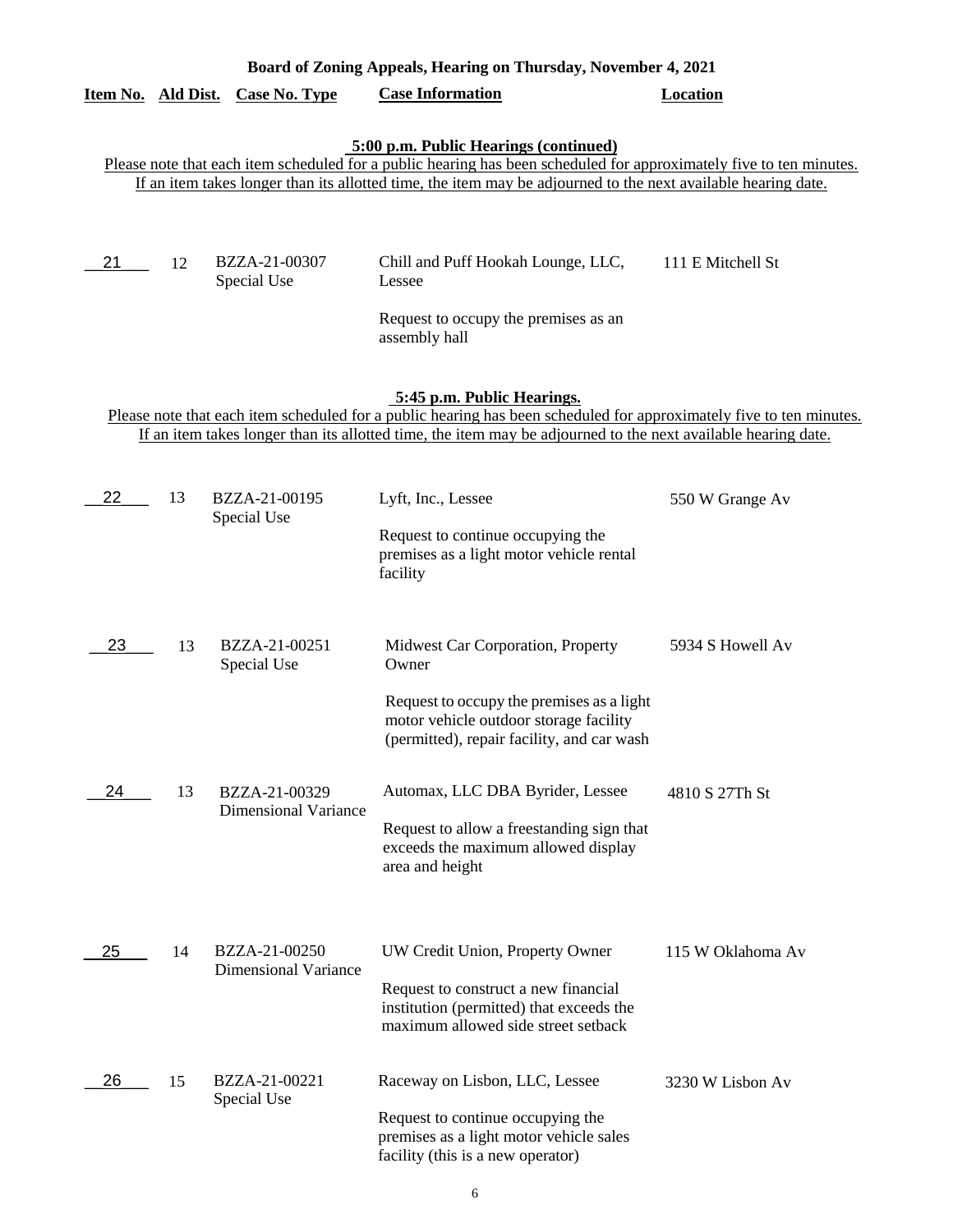| Board of Zoning Appeals, Hearing on Thursday, November 4, 2021 |    |                                               |                                                                                                                                                                                                                                                                            |                       |  |  |
|----------------------------------------------------------------|----|-----------------------------------------------|----------------------------------------------------------------------------------------------------------------------------------------------------------------------------------------------------------------------------------------------------------------------------|-----------------------|--|--|
| Item No. Ald Dist.                                             |    | <b>Case No. Type</b>                          | <b>Case Information</b>                                                                                                                                                                                                                                                    | <b>Location</b>       |  |  |
|                                                                |    |                                               | 6:30 p.m. Public Hearings.<br>Please note that each item scheduled for a public hearing has been scheduled for approximately five to ten minutes.<br>If an item takes longer than its allotted time, the item may be adjourned to the next available hearing date.         |                       |  |  |
| 27                                                             | 15 | BZZA-21-00266<br>Special Use                  | Bonds & Sons, LLC, Lessee<br>Request to continue occupying the<br>premises as a light motor vehicle repair<br>facility (this is a new operator)                                                                                                                            | 4000 W Lisbon Av      |  |  |
| 28                                                             | 2  | BZZA-21-00259<br>Special Use                  | Jami Nash DBA The Learning Palace,<br>Lessee<br>Request to occupy the premises as a day<br>care center for 49 children per shift<br>infant - 12 years of age, operating                                                                                                    | 8749 W Fond Du Lac Av |  |  |
| 29                                                             | 10 | BZZA-21-00271<br>Special Use                  | Monday - Sunday 5:30 a.m. - midnight<br>Teddy Bear Child Care, LLC, Property<br>Owner<br>Request to continue occupying the<br>premises as a day care center for 40<br>children per shift, infant to 12 years of<br>age, operating Monday - Friday 6:00<br>a.m. - 6:00 p.m. | 5140 W Lisbon Av      |  |  |
| 30                                                             | 1  | BZZA-21-00067<br>Special Use,<br>Use Variance | S&G Junking and Towing, LLC, Lessee<br>Request to occupy a portion of the<br>premises as light motor vehicle outdoor<br>storage, outdoor salvage, and a ground<br>transportation service                                                                                   | 4912 W Villard Av     |  |  |